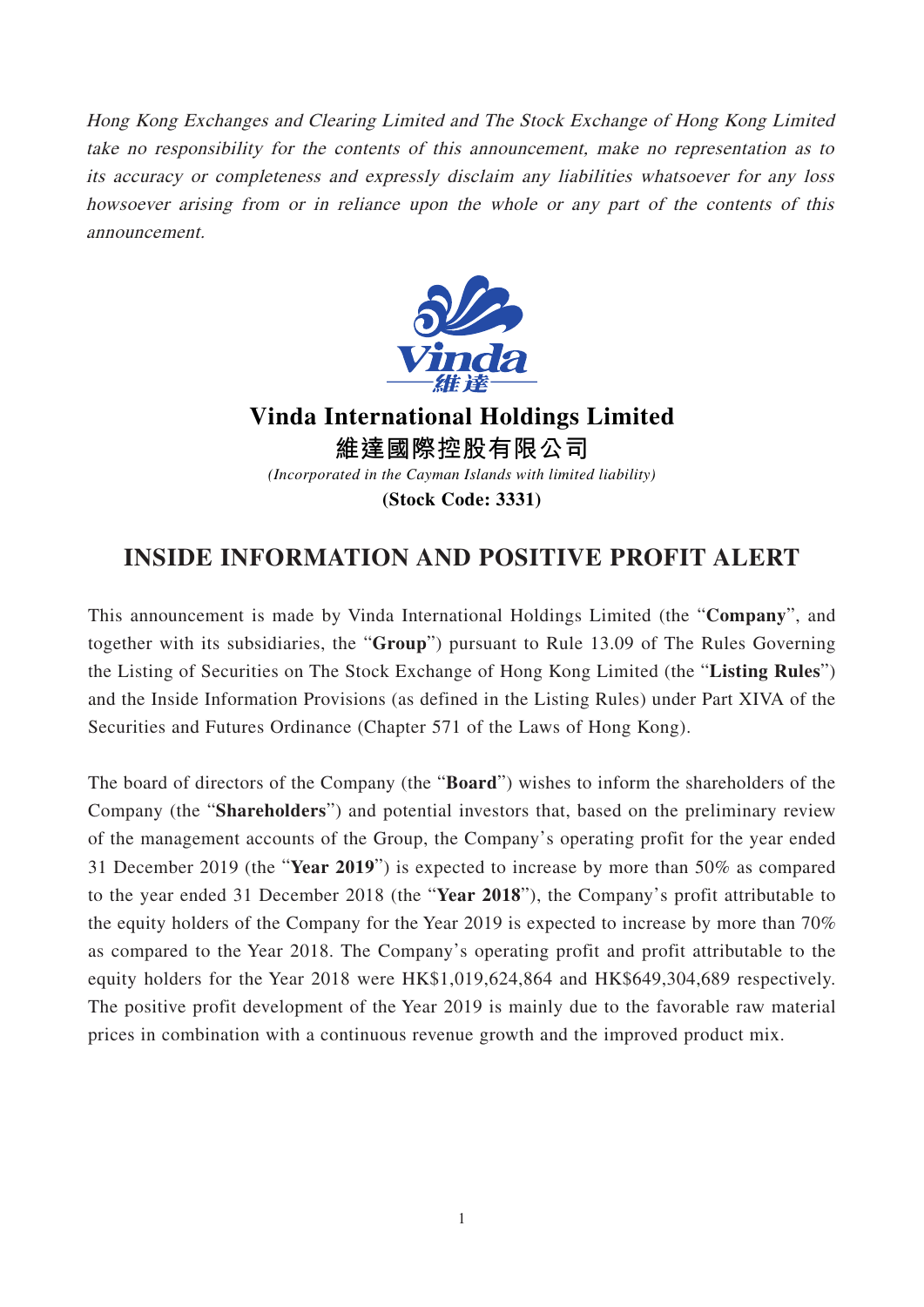The Company is in the course of preparing its audited annual results for the Year 2019. The information contained in this announcement is only a preliminary assessment by the Board based on the information currently available. The preliminary annual results of the Group for the Year 2019 as provided in this announcement have not been audited or reviewed by the Company's auditor or its audit committee, and will be subject to change and finalisation. Shareholders and potential investors are advised to refer to the Group's annual results announcement for the Year 2019 which is expected to be published on or around 22 January 2020.

**Shareholders and potential investors are advised to exercise caution when dealing in the shares of the Company.**

> By order of the Board **Vinda International Holdings Limited LI Chao Wang** Chairman

Hong Kong, 13 January 2020

As at the date of this announcement, the Board comprises:

Executive Directors: Mr. LI Chao Wang Ms. YU Yi Fang Mr. Johann Christoph MICHALSKI Ms. LI Jielin Mr. DONG Yi Ping

Non-executive Directors: Mr. Jan Christer JOHANSSON Mr. Carl Magnus GROTH Mr. Carl Fredrik Stenson RYSTEDT